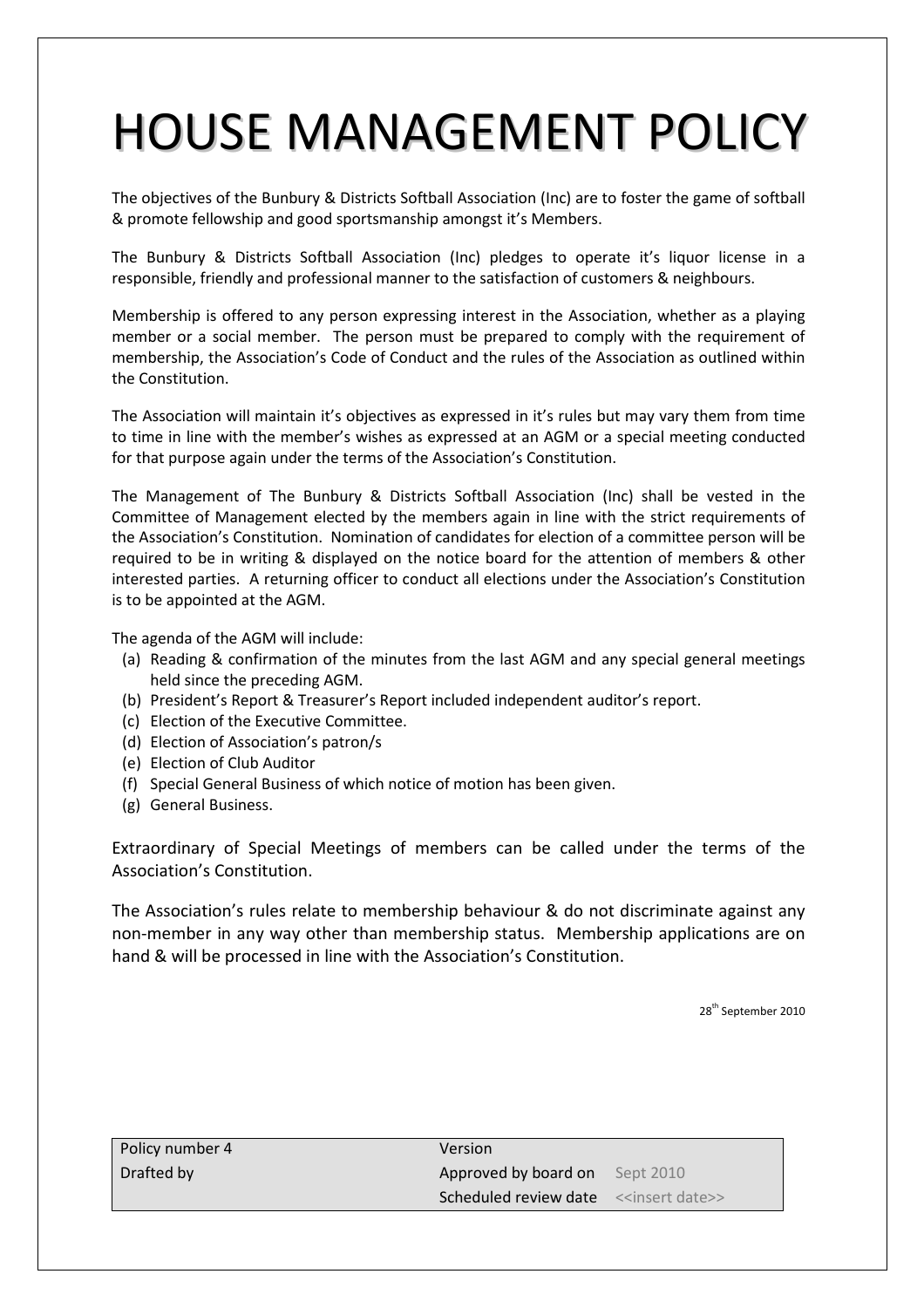## MANAGEMENT PLAN

The Bunbury & Districts Softball Association (Inc) understands that it's Constitution & rules are it's general management plan and has a commitment to the work practices that uphold all matters as contained in the Association's Constitution.

- All management & staff are trained to be aware of harm minimization in relation to the responsible service of alcohol & how that relates to the objectives and general conduct of it's members as included in the Association's Constitution.
- The approach of juveniles is a very important extension of scrutiny that accompanies non-members in the Association. Members have a code of conduct for themselves & their guests in the Association's Constitution.
- Members & guests, who may be affected by alcohol, understand that any discussion about the service entered in to with the Bar Manager or a member of the Committee is purely about the Association's rules and those within the Liquor Licensing Act for which the Association is governed by.
- The Bunbury & Districts Softball Association (Inc) Constitution is very clear in terms of how it handles complaints in relation to member's conduct towards each other, the Association's facilities and the general ambience of the Association environment. The Management Committee supports the bar staff with the empowerment to immediately cease service of alcohol to any person/s whose behavior is likely to cause discredit to the reputation of the Association & it's objectives.

#### DISCLAIMER

The House Management Policy, Code of Conduct & Management Plan is required at the direction of the Director of Liquor Licensing. The policy statements as developed by The Bunbury & Districts Softball Association (Inc) are simply a guideline of how management will fulfill their obligations with respect to Section 5 (1) (b) of the Liquor Licensing Act 1988 as amended. Matters in the policy statements shall not be construed to be admissible as evidence and in no way makes the licensee, it's representatives, employees or connected persons in any way liable for breach of their contents.

| Policy number 4 | Version                                               |  |
|-----------------|-------------------------------------------------------|--|
| Drafted by      | Approved by board on Sept 2010                        |  |
|                 | Scheduled review date < <insert date="">&gt;</insert> |  |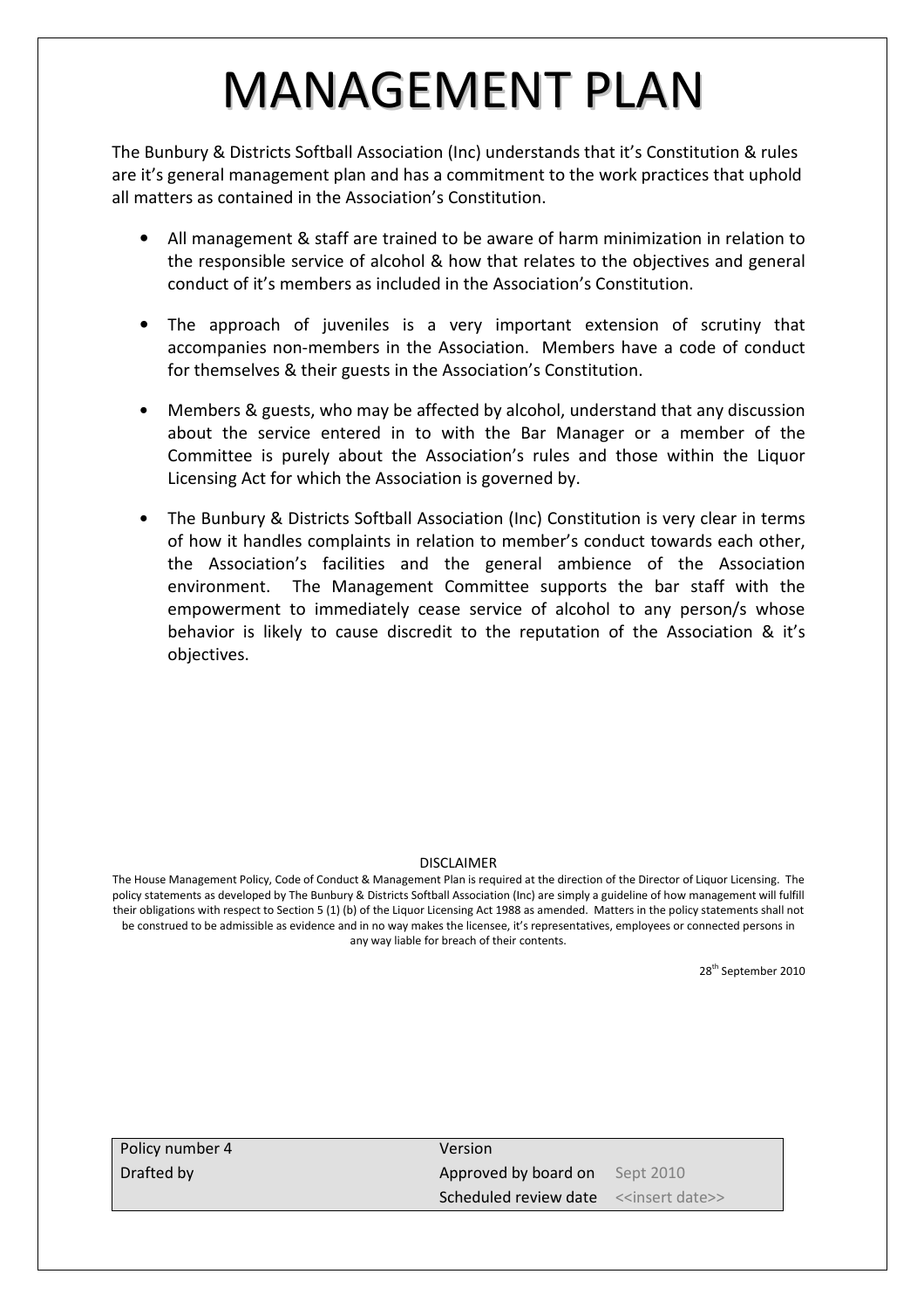### CODE OF CONDUCT

The Bunbury & Districts Softball Association (Inc) pledges itself to Responsible Server Practices and to avoid disturbing the amenity of the local area by respecting the right of neighbours and by encouraging it's customers and patrons to do the same.

Under Clause 9, sub-clause 9.1 of the Association's Constitution the Committee shall have the full power to suspend or expel any member of the Association in the event of that member behaving in a manner likely to impair or affect the enjoyment of the Association by other members. The right of the member to appeal is outlined in Clause 9, sub-clause 9.2 of the Association's Constitution.

The Constitution of the Association requires a members guest to abide by the same rules that apply to it's members.

Any person of the public that is not a member of the Association or a guest of a member will not be allowed to be served at the bar and would be asked to leave. Membership details would be supplied to any member of the public requiring information about qualifications to become a member under the terms of the Association's Constitution.

The Association through it's committee of management will set and maintain dress and behaviour standards. Dress standards will be clearly advertised and displayed in the bar area.

To maintain the standards as required under the terms of the Constitution, the Association would maintain a firm stance in identifying and removing unruly behavior and drunkenness.

• Once a member or a guest of a member has been identified as becoming intoxicated, under the terms of the licensing requirements the Association's staff will limit then stop service to that person. A member or guest of a member entering the club that already is in an intoxicated state will not be served.

No person under the age of eighteen (18) years of age will be served alcohol and will not be permitted to bring alcohol on to these licensed premises or within the licensed outside areas. Non-members will be asked to present photographic identification and questioned about their membership status before being served any alcohol.

#### NO PERSON UNDER THE AGE OF 18 YEARS WILL BE SERVED ALCOHOL & WILL NOT BE ADMITTED AS ON ORDINARY MEMBER OF THIS ASSOCIATION.

| Policy number 4 | Version                                                      |  |
|-----------------|--------------------------------------------------------------|--|
| Drafted by      | Approved by board on Sept 2010                               |  |
|                 | <b>Scheduled review date</b> < <insert date="">&gt;</insert> |  |